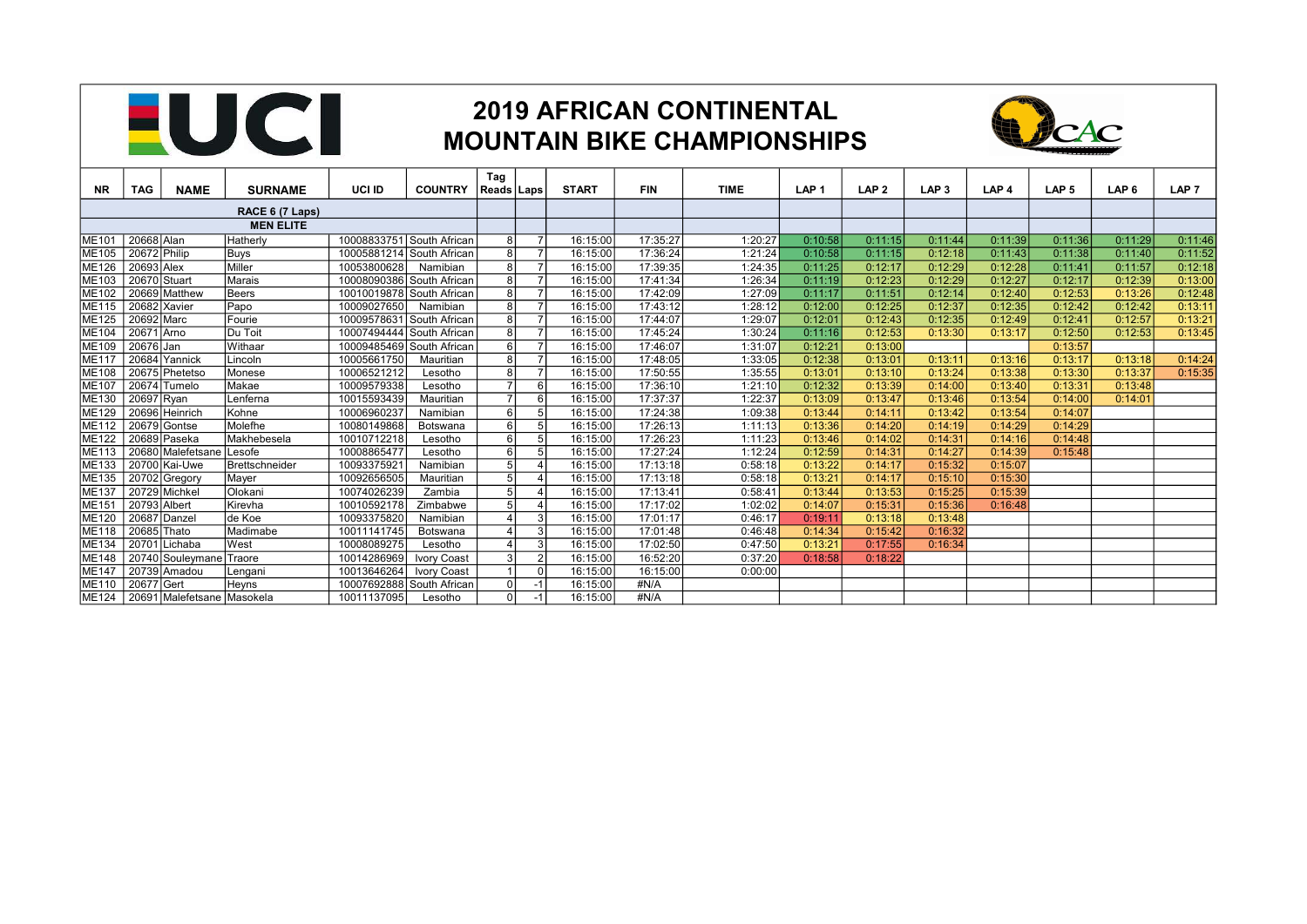

## 2019 AFRICAN CONTINENTAL MOUNTAIN BIKE CHAMPIONSHIPS



| RACE 5 (6 Laps)                                                                   |                  |                  |          |          |            |         |         |         |         |         |         |  |
|-----------------------------------------------------------------------------------|------------------|------------------|----------|----------|------------|---------|---------|---------|---------|---------|---------|--|
| <b>MEN U 23</b>                                                                   |                  |                  |          |          |            |         |         |         |         |         |         |  |
| 20654 Wessel<br>10010825483 South African<br>Botha<br>MU120                       | $\overline{7}$   | 6                | 14:15:00 | 15:27:00 | 1:12:00    | 0:11:37 | 0:12:47 | 0:11:31 | 0:12:00 | 0:11:57 | 0:12:08 |  |
| 10010129107 South African<br>20635 Julian<br>MU101<br>Jessop                      | $\overline{7}$   | - 6 I            | 14:15:00 | 15:29:55 | 1:14:55    | 0:11:37 | 0:12:46 | 0:11:41 | 0:12:43 | 0:13:04 | 0:13:04 |  |
| 20655 Henry<br>10010822756 South African<br>MU121<br>Liebenberg                   | $\overline{7}$   | $6 \mid$         | 14:15:00 | 15:31:02 | 1:16:02    | 0:11:37 | 0:12:46 | 0:12:57 | 0:12:53 | 0:12:49 | 0:13:00 |  |
| 20639 Rossouw<br><b>MU105</b><br>Bekker<br>10011165892 South African              | 7 <sup>1</sup>   | $6 \mid$         | 14:15:00 | 15:32:14 | 1:17:14    | 0:11:40 | 0:12:44 | 0:12:27 | 0:14:09 | 0:13:00 | 0:13:14 |  |
| 20641 Chris<br>Du Plessis<br><b>MU107</b><br>10051320458 South African            | $\overline{7}$   | $6 \mid$         | 14:15:00 | 15:35:01 | 1:20:01    | 0:12:32 | 0:13:11 | 0:13:17 | 0:13:14 | 0:13:36 | 0:14:11 |  |
| 20643 Keagan<br><b>MU109</b><br>Bontekoning<br>10054847117 South African          | $\overline{7}$   | $6 \mid$         | 14:15:00 | 15:36:00 | 1:21:00    | 0:12:05 | 0:13:13 | 0:13:39 | 0:14:01 | 0:14:13 | 0:13:49 |  |
| 20638 Pieter Johan Du Toit<br>10011165690 South African<br><b>MU104</b>           | $\overline{7}$   | - 6 I            | 14:15:00 | 15:37:38 | 1:22:38    | 0:12:06 | 0:13:52 | 0:13:37 | 0:13:43 | 0:14:18 | 0:15:02 |  |
| 20649 Willie<br>Van Eck<br>10064394442 South African<br>MU115                     | $\overline{7}$   | 6                | 14:15:00 | 15:38:15 | 1:23:15    | 0:11:47 | 0:12:38 | 0:15:33 | 0:14:29 | 0:14:32 | 0:14:16 |  |
| 10015595257 South African<br>20640 Rudi<br>Koen<br><b>MU106</b>                   | $\overline{7}$   | $6 \overline{6}$ | 14:15:00 | 15:38:44 | 1:23:44    | 0:13:19 | 0:13:54 | 0:14:05 | 0:14:09 | 0:14:27 | 0:13:50 |  |
| 20642 Eric<br>Ramohanoe<br>10051027236<br><b>MU108</b><br>Lesotho                 | $\overline{7}$   | 6                | 14:15:00 | 15:41:03 | 1:26:03    | 0:13:25 | 0:14:14 | 0:14:16 | 0:14:19 | 0:14:40 | 0:15:09 |  |
| 20651 Bedias<br>10054679082<br><b>MU117</b><br>Tunkanya<br>Zambia                 | 6                | 5 <sup>5</sup>   | 14:15:00 | 15:27:53 | 1:12:53    | 0:13:10 | 0:14:23 | 0:15:10 | 0:15:16 | 0:14:54 |         |  |
| 20653 Lodewicus<br>10054847218 South African<br>MU119<br>Breytenbach              | $6 \overline{6}$ | 5 <sup>1</sup>   | 14:15:00 | 15:28:09 | 1:13:09    | 0:12:57 | 0:13:49 | 0:14:46 | 0:15:37 | 0:16:00 |         |  |
| 20650 Benald<br>Saulombu<br>10054678981<br>MU116<br>Zambia                        | 5 <sub>5</sub>   | $\overline{4}$   | 14:15:00 | 15:15:01 | 1:00:01    | 0:13:08 | 0:15:42 | 0:15:42 | 0:15:29 |         |         |  |
| 10092579006<br>20652 Mathews<br>Mazabuka<br>Zambia<br><b>MU118</b>                | 5 <sub>5</sub>   |                  | 14:15:00 | 15:17:57 | 1:02:57    | 0:14:26 | 0:16:04 | 0:16:06 | 0:16:21 |         |         |  |
| 20656 Bere<br>10011143866<br>$\overline{Z}$ imbabwe<br><b>MU122</b><br>Komborero  | $\Delta$         | -3 I             | 14:15:00 | 15:04:08 | 0:49:08    | 0:12:42 | 0:22:30 | 0:13:56 |         |         |         |  |
| טוטווז<br>20644<br>10015716004<br>MU110<br>Kokwane<br>Botswana<br>Rattel for      | Δ                | $\overline{3}$   | 14:15:00 | 15:04:41 | 0:49:41    | 0:14:59 | 0:17:01 | 0:17:41 |         |         |         |  |
| 20637<br><b>MU103</b><br>Manasi<br>10009483449<br>Lesotho<br><del>Jahreer</del>   |                  | $\overline{3}$   | 14:15:00 | 15:05:57 | 0:50:57    | 0:15:53 | 0:17:24 | 0:17:40 |         |         |         |  |
| 20646<br>10084236804<br><b>MU112</b><br>Noor<br>Botswana                          | 4                | -3 I             | 14:15:00 | 15:08:36 | 0:53:36    | 0:14:42 | 0:18:54 | 0:20:00 |         |         |         |  |
| 20647 Kao<br>10084235285<br>Ramahobo<br><b>MU113</b><br>Botswana                  | 3                | $\overline{2}$   | 14:15:00 | 14:55:57 | 0:40:57    | 0:19:12 | 0:21:45 |         |         |         |         |  |
| 20648 Kabo<br>10084235487<br><b>MU114</b><br>Ramahobo<br>Botswana                 | $\overline{2}$   |                  | 14:15:00 | 14:34:00 | 0:19:00    | 0:19:00 |         |         |         |         |         |  |
|                                                                                   |                  |                  |          |          |            |         |         |         |         |         |         |  |
| RACE 4 (6 Laps)                                                                   |                  |                  |          |          |            |         |         |         |         |         |         |  |
| <b>WOMEN ELITE</b>                                                                |                  |                  |          |          |            |         |         |         |         |         |         |  |
| 20703 Mariske<br>10006449773 South African<br><b>WE101</b><br>Strauss             | $\overline{7}$   | $6 \overline{6}$ | 12:15:00 | 13:38:39 | 1:23:39    | 0:13:09 | 0:13:36 | 0:13:47 | 0:14:09 | 0:14:18 | 0:14:48 |  |
| $20704$ Cherie<br>10007694508 South African<br>Redecker<br><b>WE102</b>           | $\overline{7}$   | 6                | 12:15:00 | 13:40:39 | 1:25:39    | 0:13:23 | 0:14:20 | 0:14:09 | 0:14:09 | 0:14:51 | 0:14:55 |  |
| 20705 Candice<br>Lill<br>10006797256 South African<br><b>WE103</b>                | $\overline{7}$   | - 6 I            | 12:15:00 | 13:41:33 | 1:26:33    | 0:13:22 | 0:13:48 | 0:14:16 | 0:14:51 | 0:15:20 | 0:15:04 |  |
| Vorster<br>20708 Michelle<br>10010621884<br><b>WE106</b><br>Namibian              | $\overline{7}$   | - 6 I            | 12:15:00 | 13:42:06 | 1:27:06    | 0:13:50 | 0:14:23 | 0:14:47 | 0:14:47 | 0:14:47 | 0:14:40 |  |
| Hill<br>20706 Sarah<br>10008867194 South African<br><b>WE104</b>                  | $\overline{7}$   | $6 \mid$         | 12:15:00 | 13:46:31 | 1:31:31    |         |         | 0:15:35 | 0:15:34 | 0:15:32 | 0:15:51 |  |
| 20712 Tiffany<br><b>WE110</b><br>Keep<br>10054851662 South African                | $\overline{7}$   | $6 \mid$         | 12:15:00 | 13:52:48 | 1:37:48    | 0:15:29 | 0:15:53 | 0:15:48 | 0:16:28 | 0:16:58 | 0:17:20 |  |
| $\overline{207}$ 15 Carmen<br><b>WE113</b><br>Johannes<br>10059841506<br>Namibian | $6 \,$           | 5 <sup>1</sup>   | 12:15:00 | 13:40:33 | 1:25:33    | 0:16:02 | 0:17:25 | 0:17:28 | 0:17:17 | 0:17:28 |         |  |
| 20716 Nancy<br>10073397355<br>Debe<br><b>WE114</b><br>Kenya                       | $6 \overline{6}$ | 5 <sup>5</sup>   | 12:15:00 | 13:42:55 | 1:27:55    | 0:16:22 | 0:17:01 | 0:17:25 | 0:17:35 | 0:19:39 |         |  |
| 20717 Stacey<br>Hyslop<br><b>WE115</b><br>10054679385<br>Zimbabwe                 | 5                | $\overline{4}$   | 12:15:00 | 13:27:21 | 1:12:21    | 0:16:19 | 0:18:19 | 0:18:35 | 0:19:16 |         |         |  |
| 20707<br>Ebudilwe<br>10011142048<br><b>WE105</b><br>Botswana                      | 5 <sup>1</sup>   | $\overline{4}$   | 12:15:00 | 13:28:59 | 1:13:59    |         |         | 0:18:42 | 0:19:36 |         |         |  |
| 10090121973<br>20713 Marion<br>Namibian<br>Schonecke<br><b>WE111</b>              | Δ                | $\overline{3}$   | 12:15:00 | 13:11:42 | 0:56:42    | 0:17:41 | 0:19:11 | 0:19:57 |         |         |         |  |
| 20710 Lehane<br>10054846814 South African<br><b>WE108</b><br>Oosthuizen           | $\overline{4}$   | $\overline{3}$   | 12:15:00 | 13:12:29 | 0:57:29    | 0:17:34 | 0:20:37 | 0:19:25 |         |         |         |  |
| <b>WE112</b><br>20714 Raphaelle<br>10064385752<br>Lamusse<br>Mauritian            | $\Delta$         | 31               | 12:15:00 | 13:14:12 | 0:59:12    | 0:17:54 | 0:20:33 | 0:20:52 |         |         |         |  |
| 20711 Aurelie<br><b>WE109</b><br>Halbwachs<br>10005663164<br>Mauritian            | $\overline{0}$   | $-1$             | 12:15:00 | #N/A     | <b>DNS</b> |         |         |         |         |         |         |  |
|                                                                                   |                  |                  |          |          |            |         |         |         |         |         |         |  |